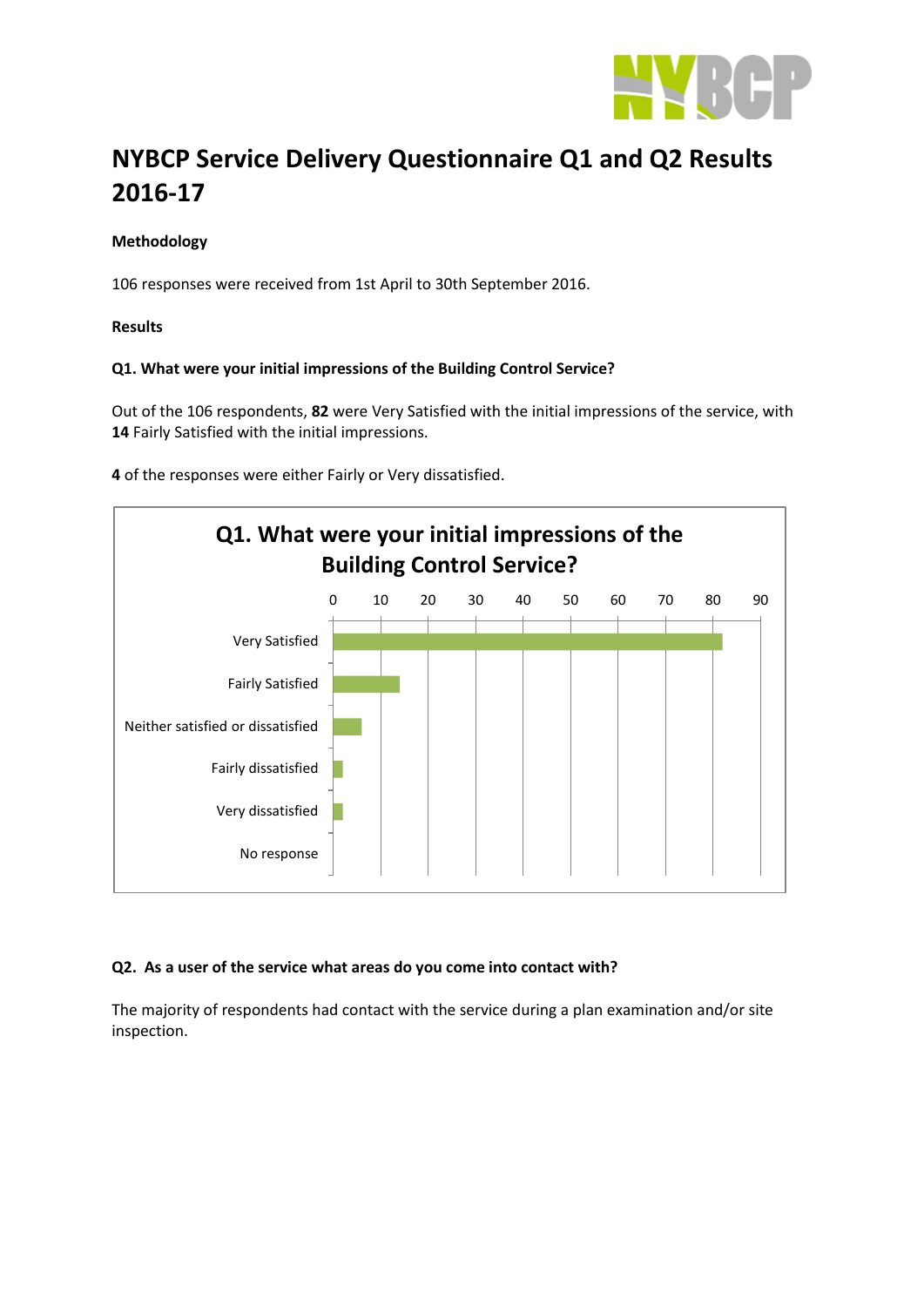



## **Q3. Please rate the following aspects of the service:**

When asked to rate different aspects of the service, respondents rated 'Attitude of Staff' and 'Speed of 'Response to site inspection requests' highest with 70% and 69% rating both aspects Very Good.

When looking at the Very Good and Good ratings together, 'Attitude of Staff' was top with **93%**. 'Speed of response to site inspection requests' (89%) and 'Advice given' (88%) were the two next best rated aspects of the service.

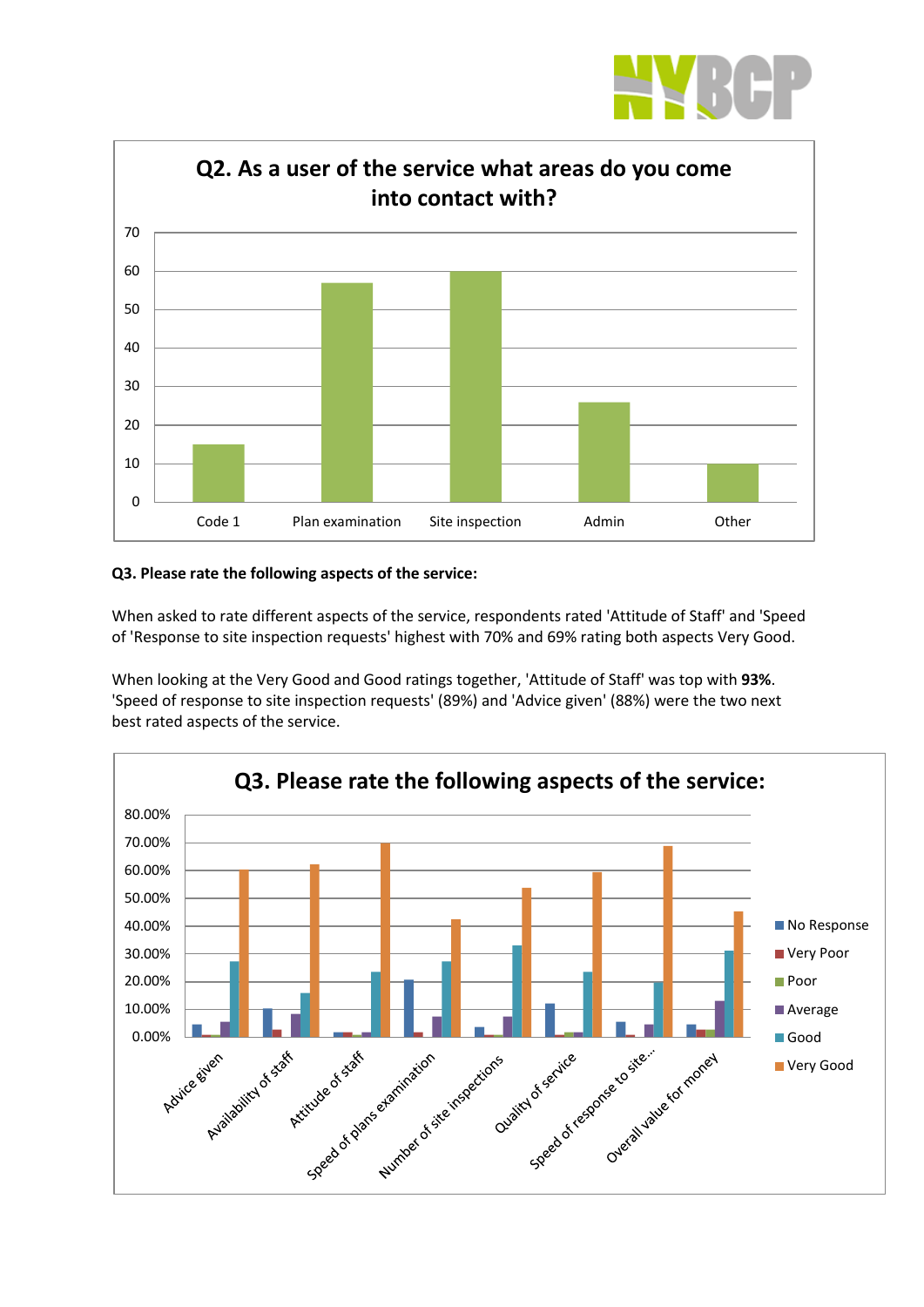

# **Q4. What aspects of the service did you find particularly good?**

Helpfulness of staff and speed and efficiency of service is what respondents found particularly good about the service.



## **Q5. What aspects of the service do you think could be improved?**

The majority of respondents said nothing could be improved. Of those that did respond, these were the common themes:

- Cost of the service
- The online application form
- Communication with staff and getting a response
- Area that inspectors have to cover

#### **Q6. How would you rate building control staff in being helpful and responsive to your needs?**

91 of the 106 respondents were very satisfied that Building Control staff were helpful and responsive to their needs.

| <b>Rating</b>                     | Count | Percentage |
|-----------------------------------|-------|------------|
| <b>Very Satisfied</b>             | 91    | 85.8%      |
| <b>Fairly Satisfied</b>           | ٩     | 8.5%       |
| Neither satisfied or dissatisfied | 3     | 2.8%       |
| Fairly dissatisfied               | 3     | 2.8%       |
| Very dissatisfied                 | ი     | 0%         |
| No response                       | O     | 0%         |
| Total                             | 106   | 100%       |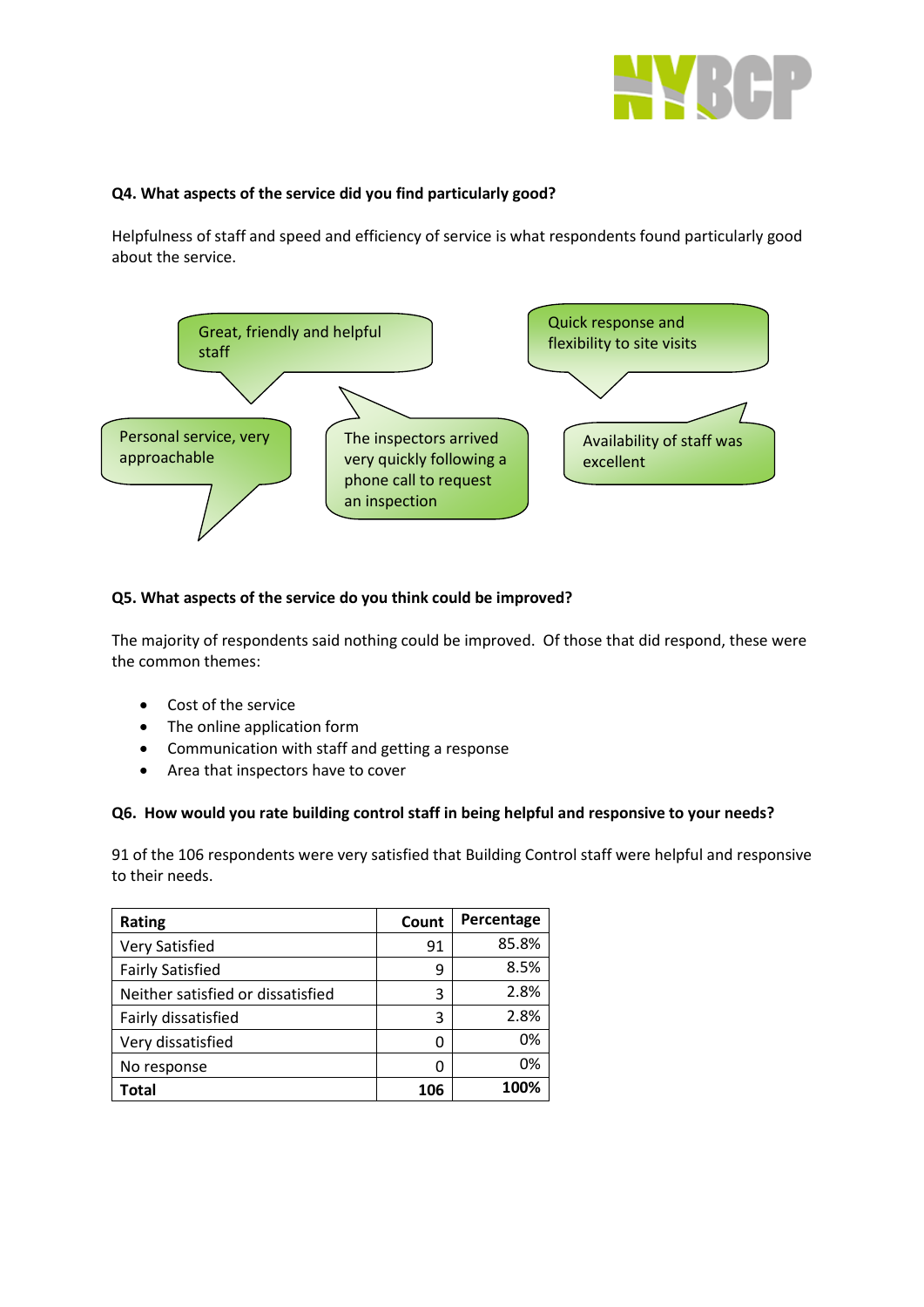



# **Q7. Do you consider that the Building Control Process had added value to the finished development/project?**

The majority of respondents (84%) believed that the Building Control process had added value to the development/project.

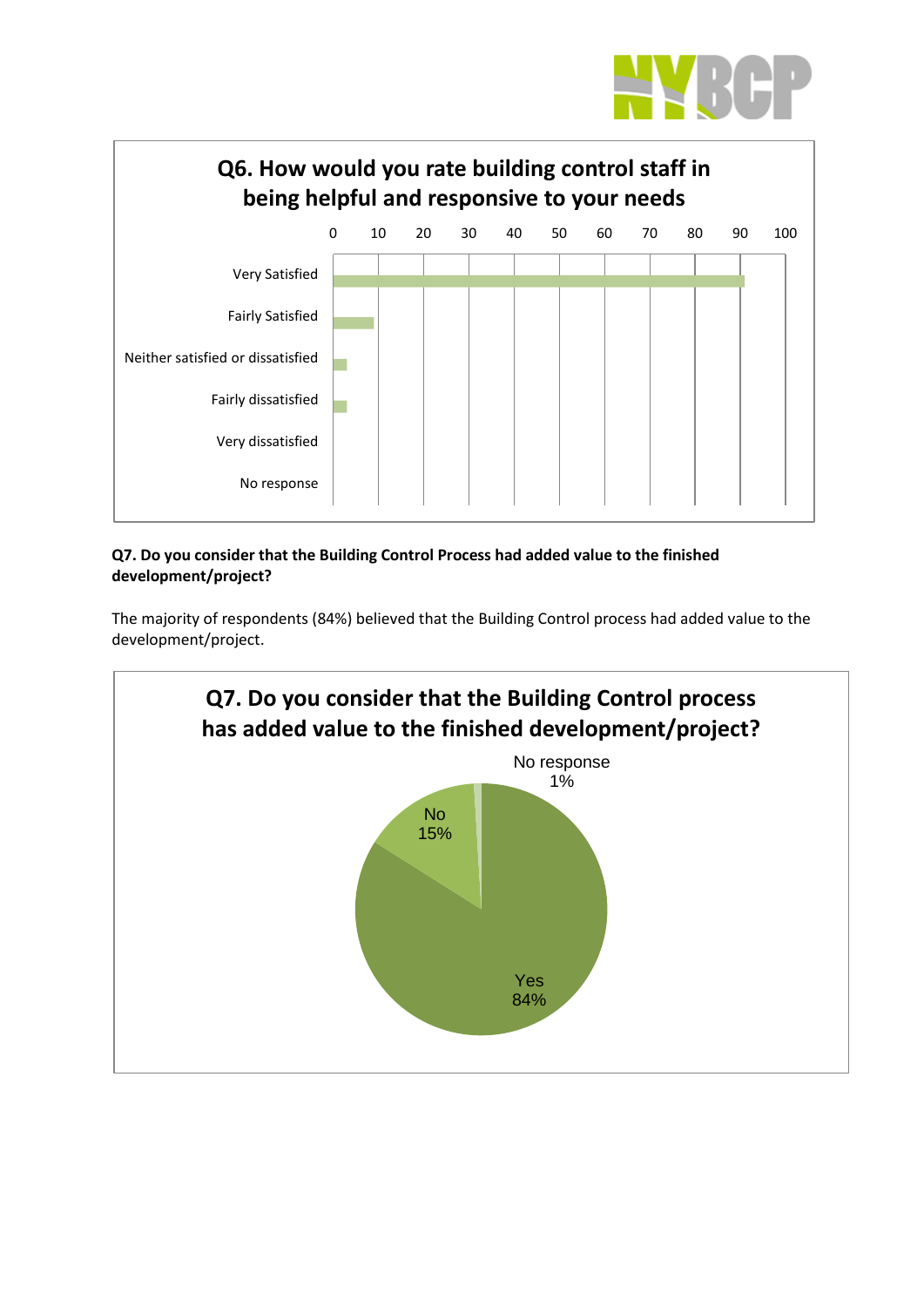

## **Q8. Did the Building Control Officer apply the Building Regulations in a professional manner?**

Of the 106 responses, 94% of respondents believed the Building Control Officer applied the regulations in a professional manner, five did not answer this question and there was just one negative response.



## **Q9. Where did you first hear about the North Yorkshire Building Control Partnership?**

During this quarter, the majority of respondents first heard about NYBCP through their builder

| <b>Channel</b>          | Count | Percentage |
|-------------------------|-------|------------|
| Through builder         | 27    | 25.5%      |
| NYBCP website           | 16    | 15.1%      |
| Through agent/architect | 21    | 19.8%      |
| <b>Planning Dept</b>    | 22    | 20.8%      |
| No response             | 2     | 1.9%       |
| Recommendation          | 3     | 2.8%       |
| Other                   | 15    | 14.2%      |
| <b>Total</b>            | 106   | 100%       |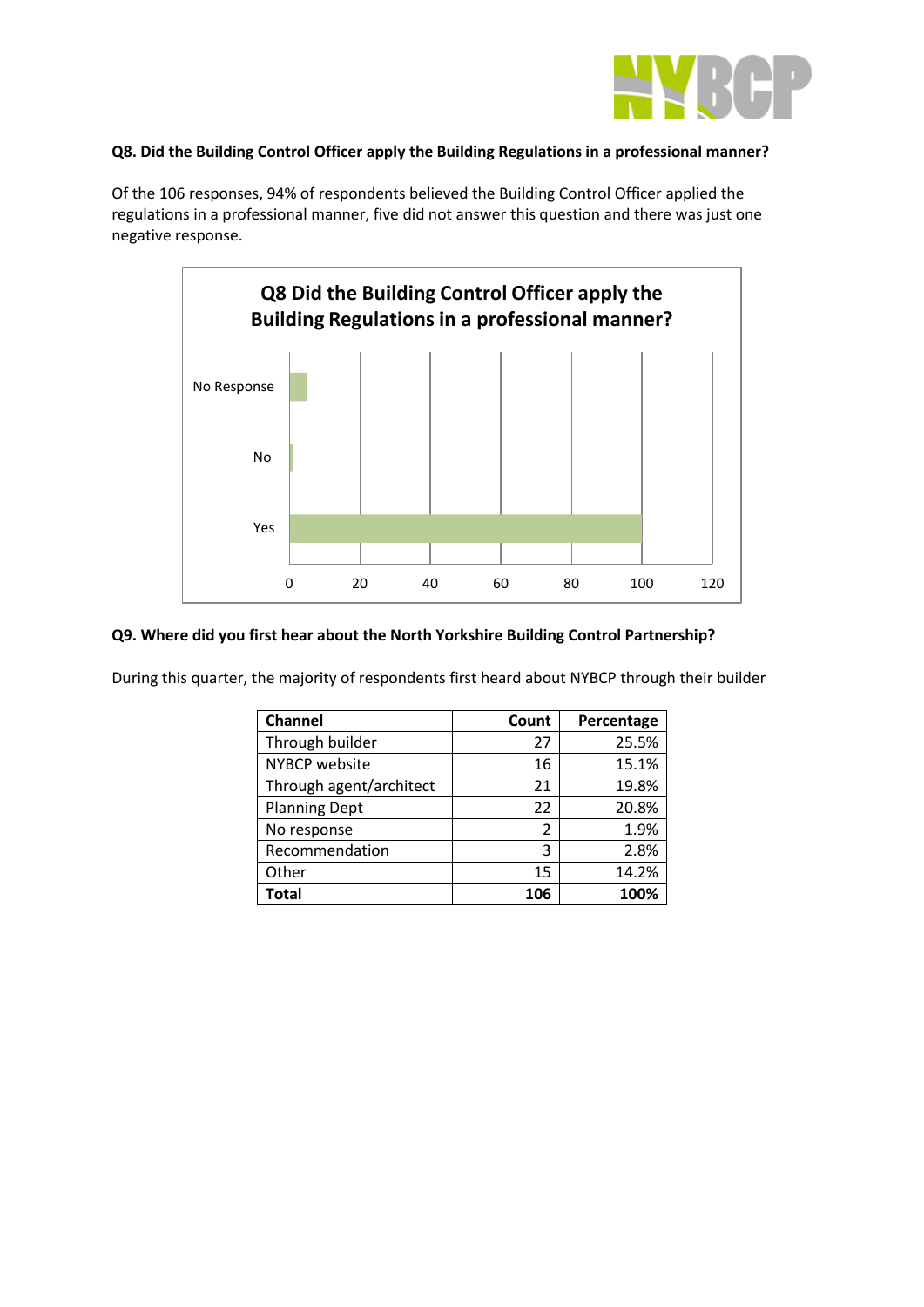



## **Q10. Other comments**

- After we had already applied for building control we got a very abrupt letter from your office saying we were carrying out the work without permission. I realise this might not be you fault but some member of the public that reported us.
- My use of the service was excellent. An efficient and helpful service which delivered its services in a friendly, professional and positive manner. The only downside was original online application when the new system had been introduced. I assume this has now had it's glitches ironed out!
- Keep up the good work
- Thank you for your help.
- Keep up the good work.
- Clearly I'm very pleased with the help and advice provided by your staff. It has been partly self build and taken nearly 2 years to complete, but each visit has been informative and proactive. Many Thanks
- Very helpful through all stages.
- Yours is fine but the specific plans were to satisfy the Listed Building consent dept at Yoredale who don't even come and check they have been adhered to which is somewhat of a time wasting exercise on theirs and my behalf!
- Please extend our thanks to Julie, unfortunately we did not get her surname when she came to inspect this morning
- Found everyone helpful and professional
- Top job and a very professional service.
- On this occasion the service was excellent
- this was just a one of build but very satisfied, thank you
- I find £730 an unbelievable charge for previous misinformation from the planning department and the work involved to regularise the roof
- It is the first time we have used the service and we were impressed with the professionalism of all the staff involved
- many thanks Simon for all your support